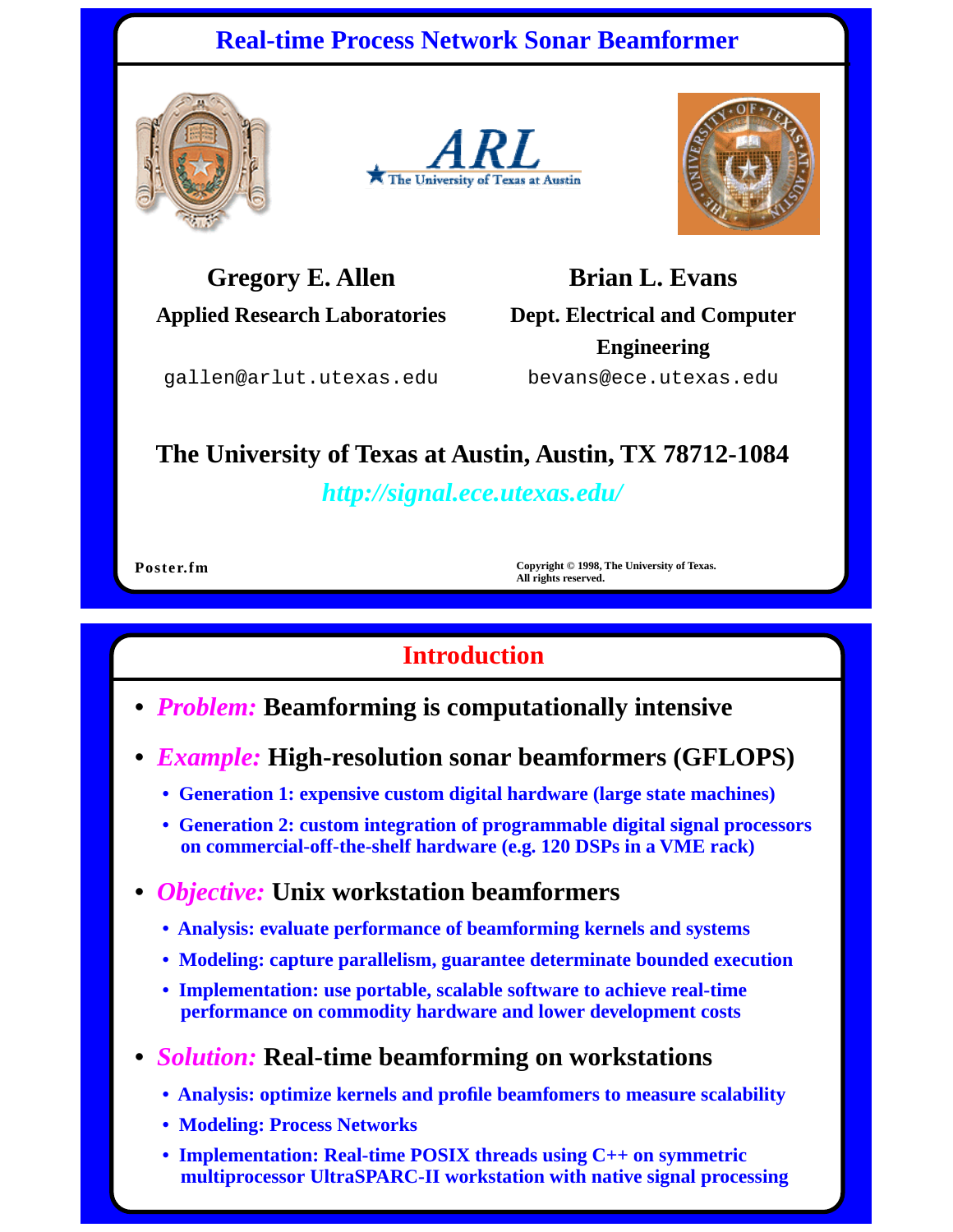## **Time-Domain Beamforming**

- **Delay and sum weighted sensor outputs**
- **Geometrically project the sensor elements onto a line to compute the time delays**



## **Interpolation Beamforming**

- **Quantized time delays perturb beam pattern**
- **Sample at just above the Nyquist rate**
- *Interpolate* **to obtain desired time-delay resolution**



- **Kernel implementation on UltraSPARC-II**
	- **Highly optimized C++ (loop unrolling and SPARCompiler5.0EA)**
	- **Currntly operating at 60% of peak, which is 2 FLOPs per cycle**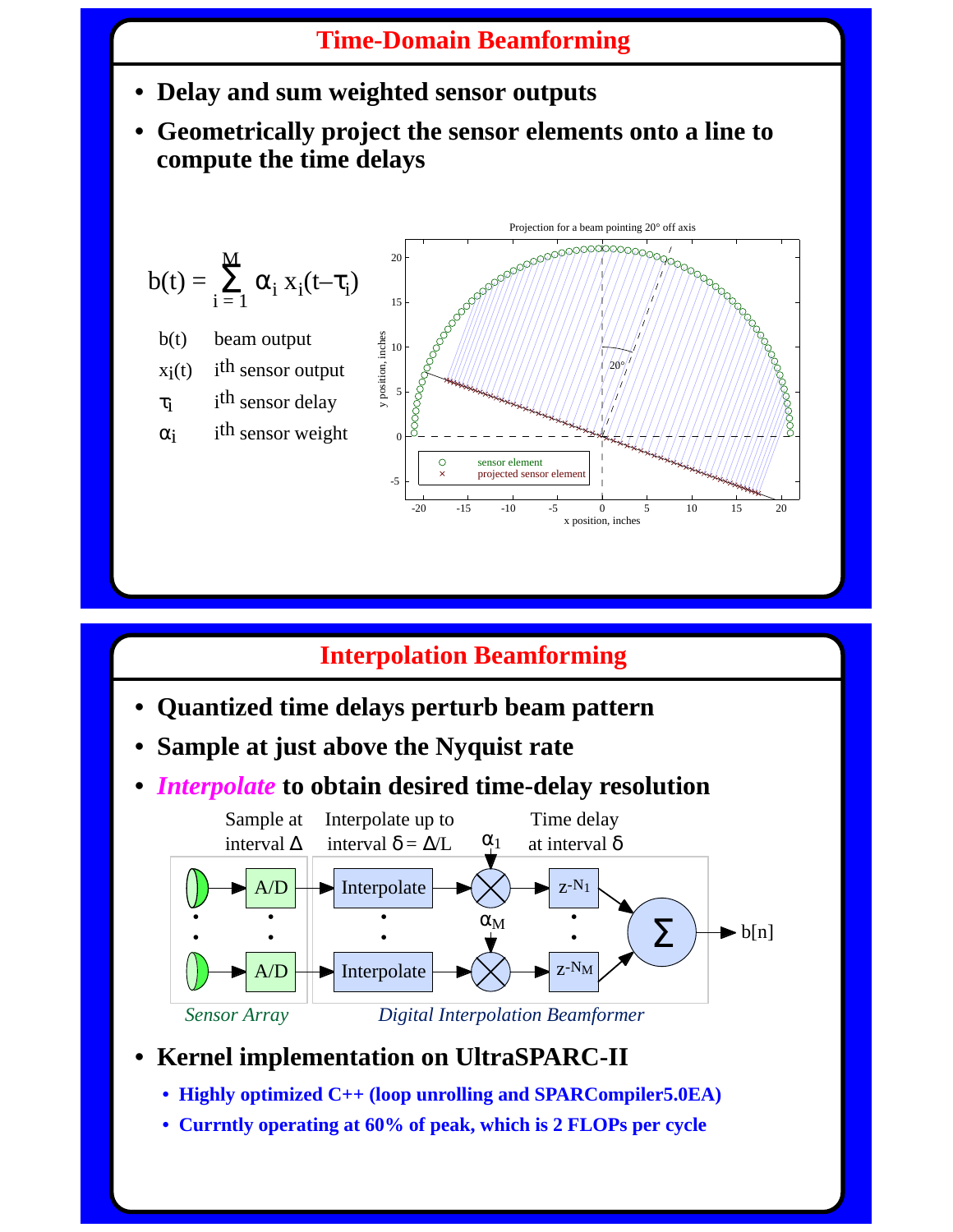# **Vertical Beamforming**



#### **Multiple vertical transducers for every horizontal position**

- **Each vertical sensor column is combined into a** *stave*
	- **No time delay or interpolation is required**
	- **Staves are calculated by a simple integer dot product**
	- **Integer-to-float conversion must be performed**
	- **Output data must be interleaved**
- **Kernel implementation on UltraSPARC-II**
	- **Native signal processing with Visual Instruction Set (VIS)**
	- **Software data prefetching to hide memory latency and keep the pipeline full**

## **Formal Design Methodology**

- **The** *Process Network* **model [Kahn, 1974]**
	- **Superset of dataflow models of computation**
	- **Captures concurrency and parallelism**

B

**• Provides correctness**

P

A

- **Guarantees determinate execution of the program**
- **A program is represented as a directed graph**
	- **Each node is an independent process**
	- **Each edge is a one-way queue of data**
- **Blocking reads, non-blocking writes, infinite queues**
- **Scheduling for bounded queues is possible [Parks, 1995]**
	- **Blocking reads and writes**
	- **Dynamically increase queue capacities to prevent** *artificial deadlock*
- **Fits the thread model of concurrent programming**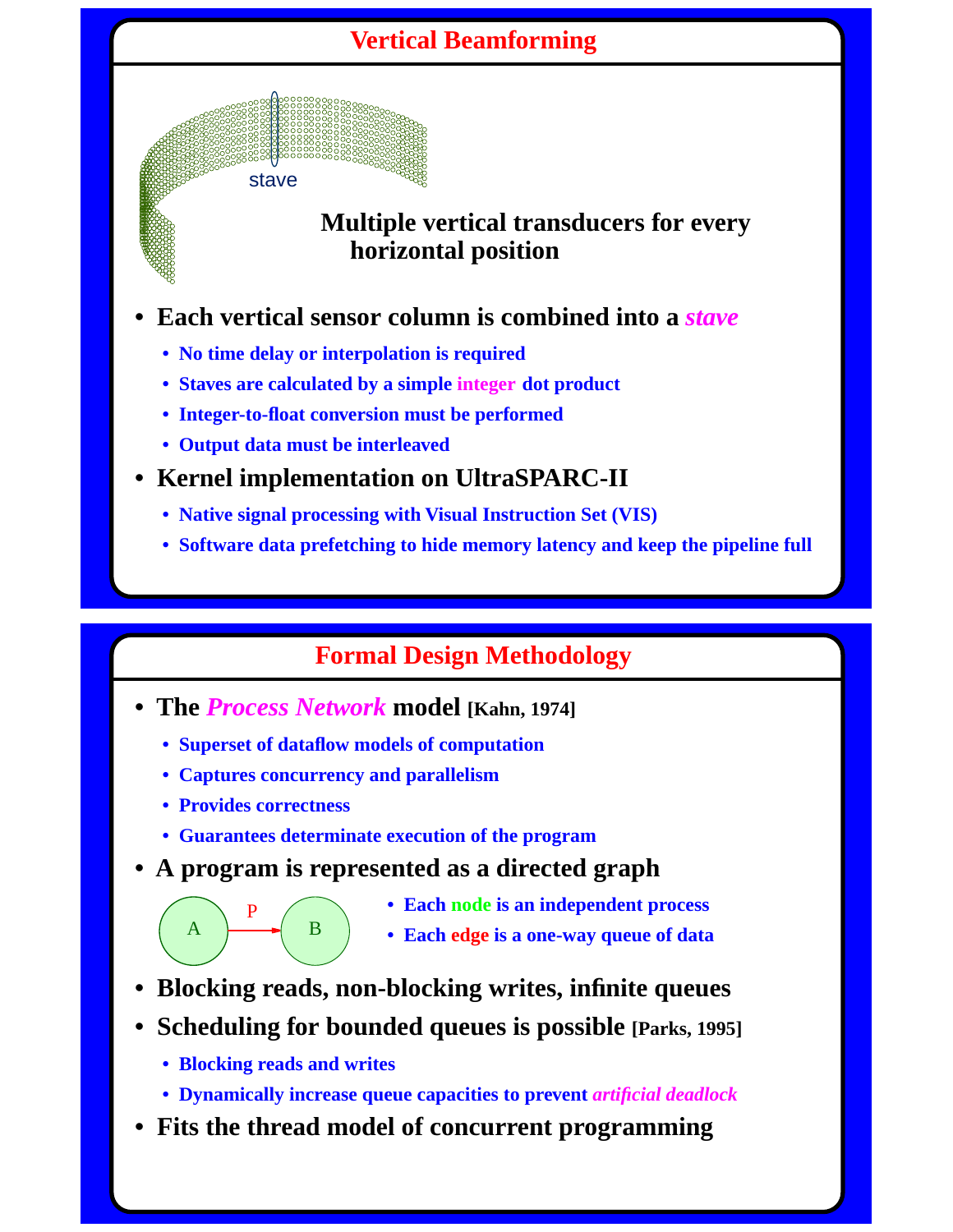## **Process Network Implementation**

#### **• Each node corresponds to a thread**

- **Implemented in C++ using POSIX Pthreads**
- **Low-overhead, high-performance, scalable**
- **Granularity larger than a thread context switch (~10 us)**
- **Symmetric multiprocessing operating system dynamically schedules threads**
- **Efficient utilization of multiple processors**
- **Optimize queues for high-throughput signal processing**
	- **Nodes operate directly on queue memory, avoiding copying**
	- **Queues use mirroring to keep data contiguous**

Mirrored data

Queue data region Mirror region

- **Compensates for the lack of circular address buffers**
- **Queues trade-off memory usage for overhead**
- **Virtual memory manager maintains data circularity**

# **System Implementation**

- **Vertical beamformer forms 3 sets of 80 staves from 10 vertical elements per stave**
- **Each horizontal beamformer forms 61 beams from the 80 staves, using a two-point interpolation filter**
- **4 GFLOPS total computation**